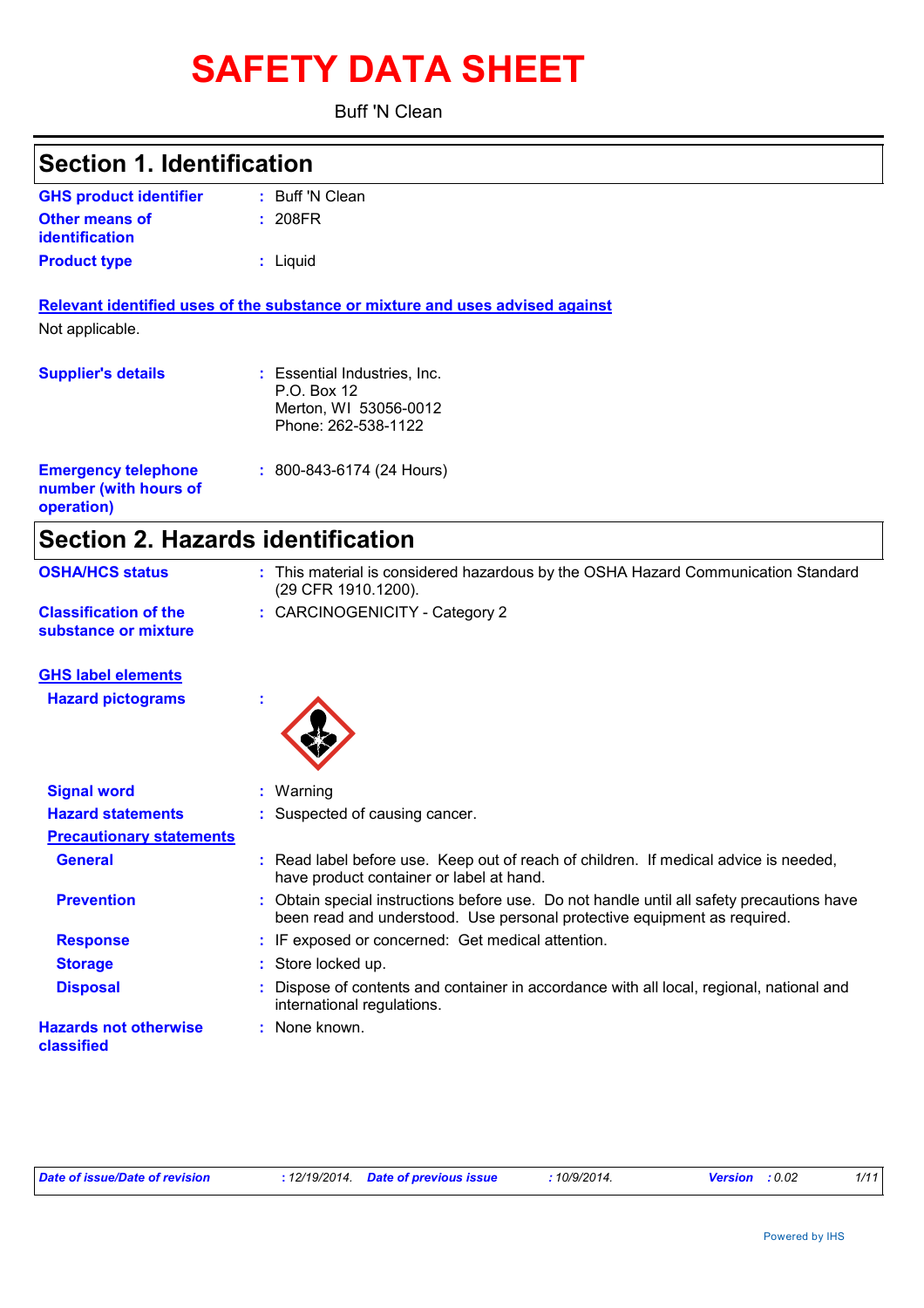# **Section 3. Composition/information on ingredients**

#### **Other means of identification Substance/mixture**

**:** Mixture

**:** Not available

### **CAS number/other identifiers**

| <b>CAS</b> number   | : Not applicable |
|---------------------|------------------|
| <b>Product code</b> | : 208FR          |

| <b>Ingredient name</b>     | %       | <b>CAS number</b> |
|----------------------------|---------|-------------------|
| 2-butoxyethanol            | $1 - 5$ | 111-76-2          |
| Diethanolamine             | $0 - 1$ | 111-42-2          |
| Coconut oil diethanolamide | $0 - 1$ | 68603-42-9        |

Any concentration shown as a range is to protect confidentiality or is due to batch variation.

**There are no additional ingredients present which, within the current knowledge of the supplier and in the concentrations applicable, are classified as hazardous to health or the environment and hence require reporting in this section.**

**Occupational exposure limits, if available, are listed in Section 8.**

# **Section 4. First aid measures**

#### Wash out mouth with water. Remove dentures if any. Remove victim to fresh air and keep at rest in a position comfortable for breathing. If material has been swallowed and the exposed person is conscious, give small quantities of water to drink. Stop if the exposed person feels sick as vomiting may be dangerous. Do not induce vomiting unless directed to do so by medical personnel. If vomiting occurs, the head should be kept low so that vomit does not enter the lungs. Get medical attention. Never give anything by mouth to an unconscious person. If unconscious, place in recovery position and get medical attention immediately. Maintain an open airway. Loosen tight clothing such as a collar, tie, belt or waistband. **:** Immediately flush eyes with plenty of water, occasionally lifting the upper and lower eyelids. Check for and remove any contact lenses. Continue to rinse for at least 10 minutes. Get medical attention. Flush contaminated skin with plenty of water. Remove contaminated clothing and **:** shoes. Continue to rinse for at least 10 minutes. Get medical attention. Wash clothing before reuse. Clean shoes thoroughly before reuse. Remove victim to fresh air and keep at rest in a position comfortable for breathing. If **:** not breathing, if breathing is irregular or if respiratory arrest occurs, provide artificial respiration or oxygen by trained personnel. It may be dangerous to the person providing aid to give mouth-to-mouth resuscitation. Get medical attention. If unconscious, place in recovery position and get medical attention immediately. Maintain an open airway. Loosen tight clothing such as a collar, tie, belt or waistband. **Eye contact Skin contact Inhalation Ingestion : Description of necessary first aid measures**

|                                       | Most important symptoms/effects, acute and delayed            |                |      |  |
|---------------------------------------|---------------------------------------------------------------|----------------|------|--|
| <b>Potential acute health effects</b> |                                                               |                |      |  |
| <b>Eye contact</b>                    | : No known significant effects or critical hazards.           |                |      |  |
| <b>Inhalation</b>                     | : No known significant effects or critical hazards.           |                |      |  |
| <b>Skin contact</b>                   | : No known significant effects or critical hazards.           |                |      |  |
| <b>Ingestion</b>                      | : No known significant effects or critical hazards.           |                |      |  |
| <b>Over-exposure signs/symptoms</b>   |                                                               |                |      |  |
| Eye contact                           | : No specific data.                                           |                |      |  |
| <b>Inhalation</b>                     | : No specific data.                                           |                |      |  |
| <b>Date of issue/Date of revision</b> | <b>Date of previous issue</b><br>:10/9/2014.<br>: 12/19/2014. | Version : 0.02 | 2/11 |  |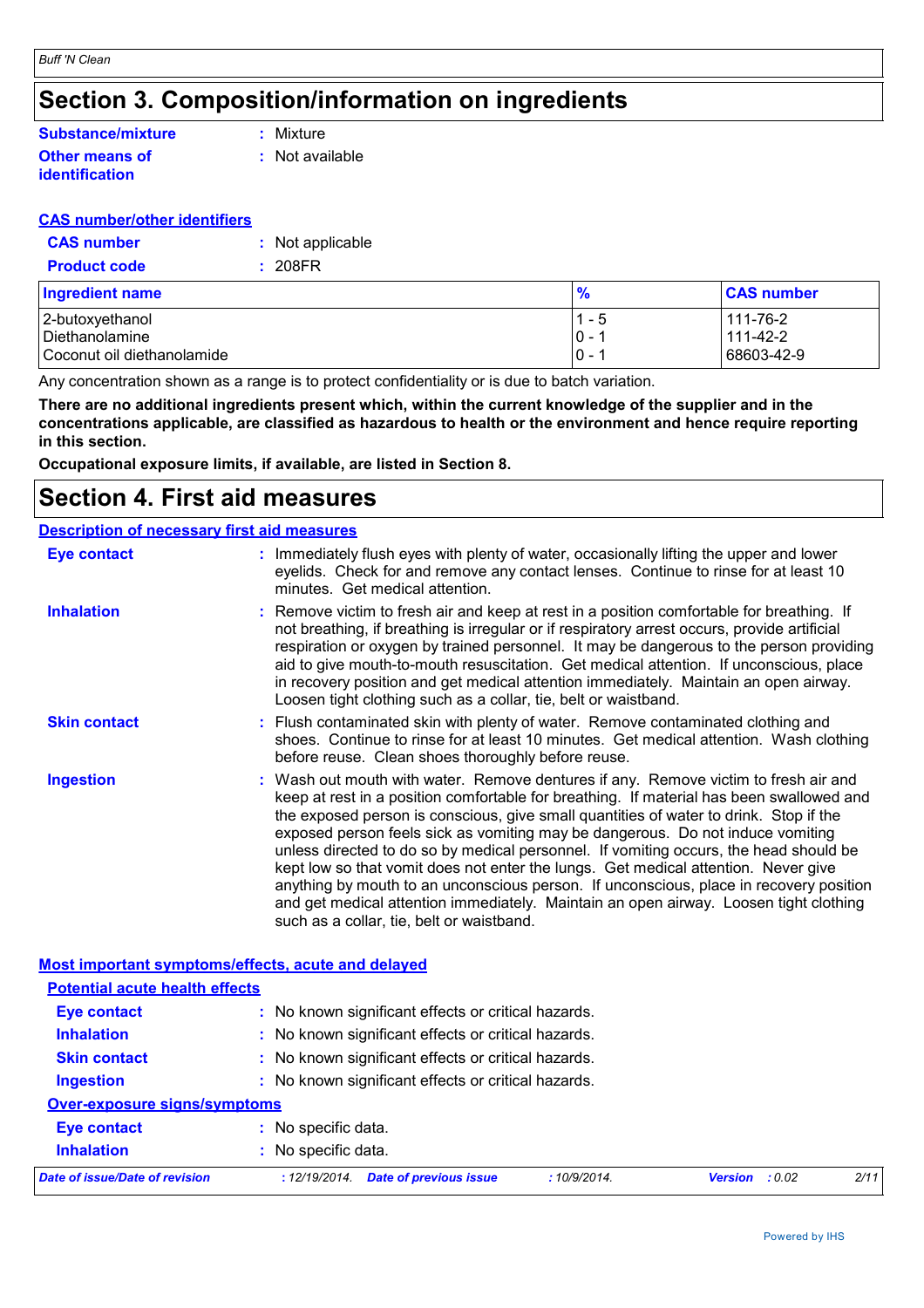# **Section 4. First aid measures**

| <b>Skin contact</b>               | No specific data.                                                                                                                                                             |
|-----------------------------------|-------------------------------------------------------------------------------------------------------------------------------------------------------------------------------|
| <b>Ingestion</b>                  | : No specific data.                                                                                                                                                           |
|                                   | Indication of immediate medical attention and special treatment needed, if necessary                                                                                          |
| <b>Notes to physician</b>         | : Treat symptomatically. Contact poison treatment specialist immediately if large<br>quantities have been ingested or inhaled.                                                |
| <b>Specific treatments</b>        | : No specific treatment.                                                                                                                                                      |
| <b>Protection of first-aiders</b> | : No action shall be taken involving any personal risk or without suitable training. It may<br>be dangerous to the person providing aid to give mouth-to-mouth resuscitation. |

## **See toxicological information (Section 11)**

# **Section 5. Fire-fighting measures**

| <b>Extinguishing media</b>                               |                                                                                                                                                                                                     |
|----------------------------------------------------------|-----------------------------------------------------------------------------------------------------------------------------------------------------------------------------------------------------|
| <b>Suitable extinguishing</b><br>media                   | : Use an extinguishing agent suitable for the surrounding fire.                                                                                                                                     |
| <b>Unsuitable extinguishing</b><br>media                 | : None known.                                                                                                                                                                                       |
| <b>Specific hazards arising</b><br>from the chemical     | : In a fire or if heated, a pressure increase will occur and the container may burst.                                                                                                               |
| <b>Hazardous thermal</b><br>decomposition products       | Decomposition products may include the following materials:<br>carbon dioxide<br>carbon monoxide                                                                                                    |
| <b>Special protective actions</b><br>for fire-fighters   | : Promptly isolate the scene by removing all persons from the vicinity of the incident if<br>there is a fire. No action shall be taken involving any personal risk or without suitable<br>training. |
| <b>Special protective</b><br>equipment for fire-fighters | Fire-fighters should wear appropriate protective equipment and self-contained breathing<br>apparatus (SCBA) with a full face-piece operated in positive pressure mode.                              |

# **Section 6. Accidental release measures**

**Environmental precautions Personal precautions, protective equipment and emergency procedures :** Avoid dispersal of spilled material and runoff and contact with soil, waterways, drains **:** No action shall be taken involving any personal risk or without suitable training. Evacuate surrounding areas. Keep unnecessary and unprotected personnel from entering. Do not touch or walk through spilled material. Avoid breathing vapor or mist. Provide adequate ventilation. Wear appropriate respirator when ventilation is inadequate. Put on appropriate personal protective equipment. and sewers. Inform the relevant authorities if the product has caused environmental pollution (sewers, waterways, soil or air). : Stop leak if without risk. Move containers from spill area. Dilute with water and mop up if water-soluble. Alternatively, or if water-insoluble, absorb with an inert dry material and place in an appropriate waste disposal container. Dispose of via a licensed waste disposal contractor. **Small spill : Methods and materials for containment and cleaning up For non-emergency personnel For emergency responders :** If specialised clothing is required to deal with the spillage, take note of any information in Section 8 on suitable and unsuitable materials. See also the information in "For nonemergency personnel". *Date of issue/Date of revision* **:** *12/19/2014. Date of previous issue : 10/9/2014. Version : 0.02 3/11*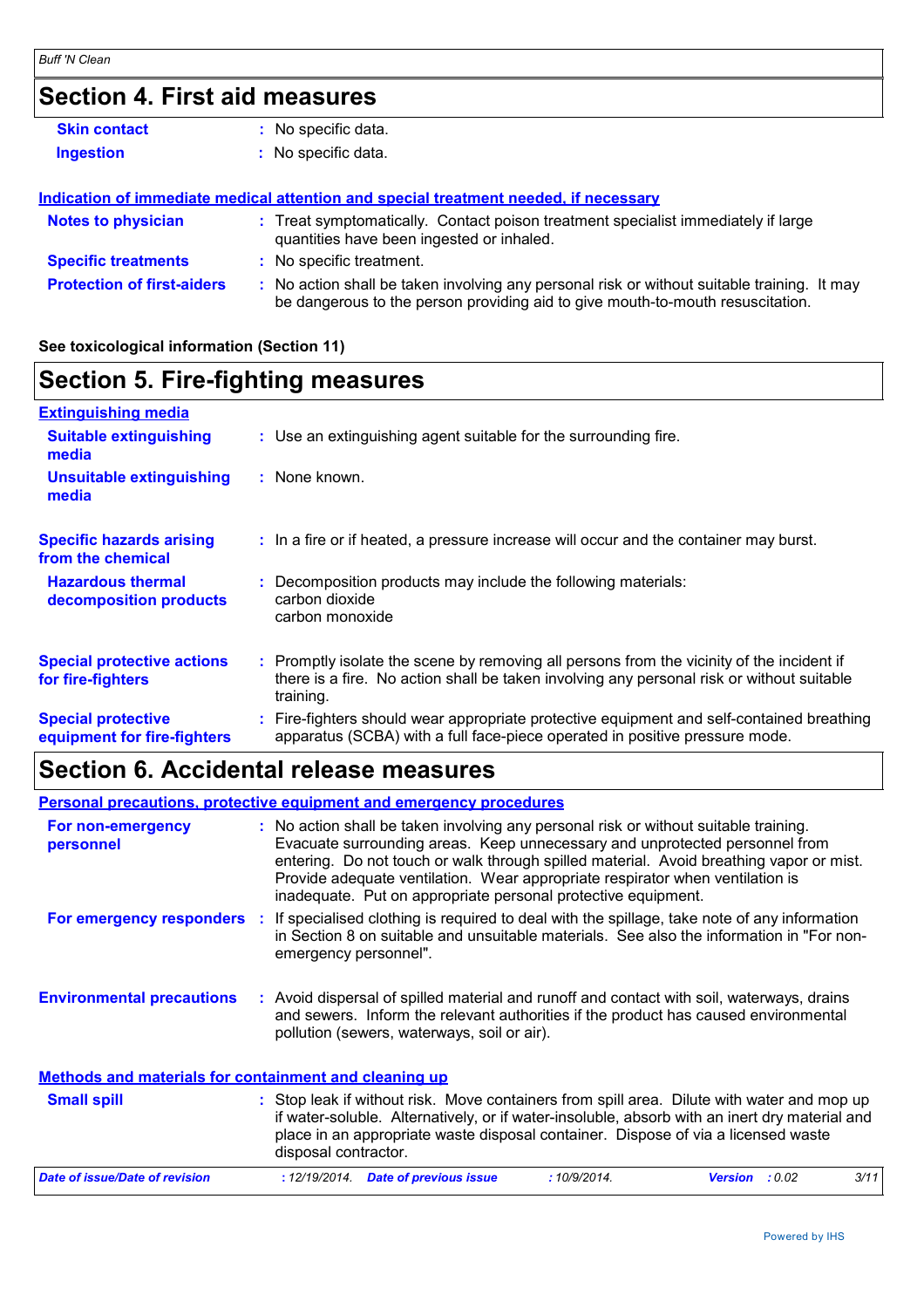# **Section 6. Accidental release measures**

| <b>Large spill</b> | : Stop leak if without risk. Move containers from spill area. Approach release from<br>upwind. Prevent entry into sewers, water courses, basements or confined areas. Wash<br>spillages into an effluent treatment plant or proceed as follows. Contain and collect<br>spillage with non-combustible, absorbent material e.g. sand, earth, vermiculite or<br>diatomaceous earth and place in container for disposal according to local regulations<br>(see Section 13). Dispose of via a licensed waste disposal contractor. Contaminated |
|--------------------|-------------------------------------------------------------------------------------------------------------------------------------------------------------------------------------------------------------------------------------------------------------------------------------------------------------------------------------------------------------------------------------------------------------------------------------------------------------------------------------------------------------------------------------------|
|                    | absorbent material may pose the same hazard as the spilled product. Note: see<br>Section 1 for emergency contact information and Section 13 for waste disposal.                                                                                                                                                                                                                                                                                                                                                                           |

# **Section 7. Handling and storage**

| <b>Precautions for safe handling</b>                                             |                                                                                                                                                                                                                                                                                                                                                                                                                                                                                                                                                                                                                                                                                |
|----------------------------------------------------------------------------------|--------------------------------------------------------------------------------------------------------------------------------------------------------------------------------------------------------------------------------------------------------------------------------------------------------------------------------------------------------------------------------------------------------------------------------------------------------------------------------------------------------------------------------------------------------------------------------------------------------------------------------------------------------------------------------|
| <b>Protective measures</b>                                                       | : Put on appropriate personal protective equipment (see Section 8). Avoid exposure -<br>obtain special instructions before use. Do not handle until all safety precautions have<br>been read and understood. Do not get in eyes or on skin or clothing. Do not ingest.<br>Avoid breathing vapor or mist. If during normal use the material presents a respiratory<br>hazard, use only with adequate ventilation or wear appropriate respirator. Keep in the<br>original container or an approved alternative made from a compatible material, kept<br>tightly closed when not in use. Empty containers retain product residue and can be<br>hazardous. Do not reuse container. |
| <b>Advice on general</b><br>occupational hygiene                                 | : Eating, drinking and smoking should be prohibited in areas where this material is<br>handled, stored and processed. Workers should wash hands and face before eating,<br>drinking and smoking. Remove contaminated clothing and protective equipment before<br>entering eating areas. See also Section 8 for additional information on hygiene<br>measures.                                                                                                                                                                                                                                                                                                                  |
| <b>Conditions for safe storage,</b><br>including any<br><b>incompatibilities</b> | Store in accordance with local regulations. Store in original container protected from<br>direct sunlight in a dry, cool and well-ventilated area, away from incompatible materials<br>and food and drink. Store locked up. Keep container tightly closed and sealed until<br>ready for use. Containers that have been opened must be carefully resealed and kept<br>upright to prevent leakage. Do not store in unlabeled containers. Use appropriate<br>containment to avoid environmental contamination.                                                                                                                                                                    |

# **Section 8. Exposure controls/personal protection**

## **Control parameters**

## **Occupational exposure limits**

| <b>Ingredient name</b>         |              |                               | <b>Exposure limits</b>                                                                                                                                                                                                                                                                                                                                                                                                                                       |
|--------------------------------|--------------|-------------------------------|--------------------------------------------------------------------------------------------------------------------------------------------------------------------------------------------------------------------------------------------------------------------------------------------------------------------------------------------------------------------------------------------------------------------------------------------------------------|
| 2-butoxyethanol                |              |                               | ACGIH TLV (United States, 6/2013).<br>TWA: 20 ppm 8 hours.<br>OSHA PEL 1989 (United States, 3/1989).<br>Absorbed through skin.<br>TWA: 25 ppm 8 hours.<br>TWA: 120 mg/m <sup>3</sup> 8 hours.<br>NIOSH REL (United States, 4/2013).<br>Absorbed through skin.<br>TWA: 5 ppm 10 hours.<br>TWA: 24 mg/m <sup>3</sup> 10 hours.<br>OSHA PEL (United States, 2/2013).<br>Absorbed through skin.<br>TWA: 50 ppm 8 hours.<br>TWA: $240$ mg/m <sup>3</sup> 8 hours. |
| Diethanolamine                 |              |                               | OSHA PEL 1989 (United States, 3/1989).<br>TWA: 3 ppm 8 hours.<br>TWA: $15 \text{ mg/m}^3$ 8 hours.<br>NIOSH REL (United States, 4/2013).                                                                                                                                                                                                                                                                                                                     |
| Date of issue/Date of revision | :12/19/2014. | <b>Date of previous issue</b> | 4/11<br>:10/9/2014.<br>: 0.02<br><b>Version</b>                                                                                                                                                                                                                                                                                                                                                                                                              |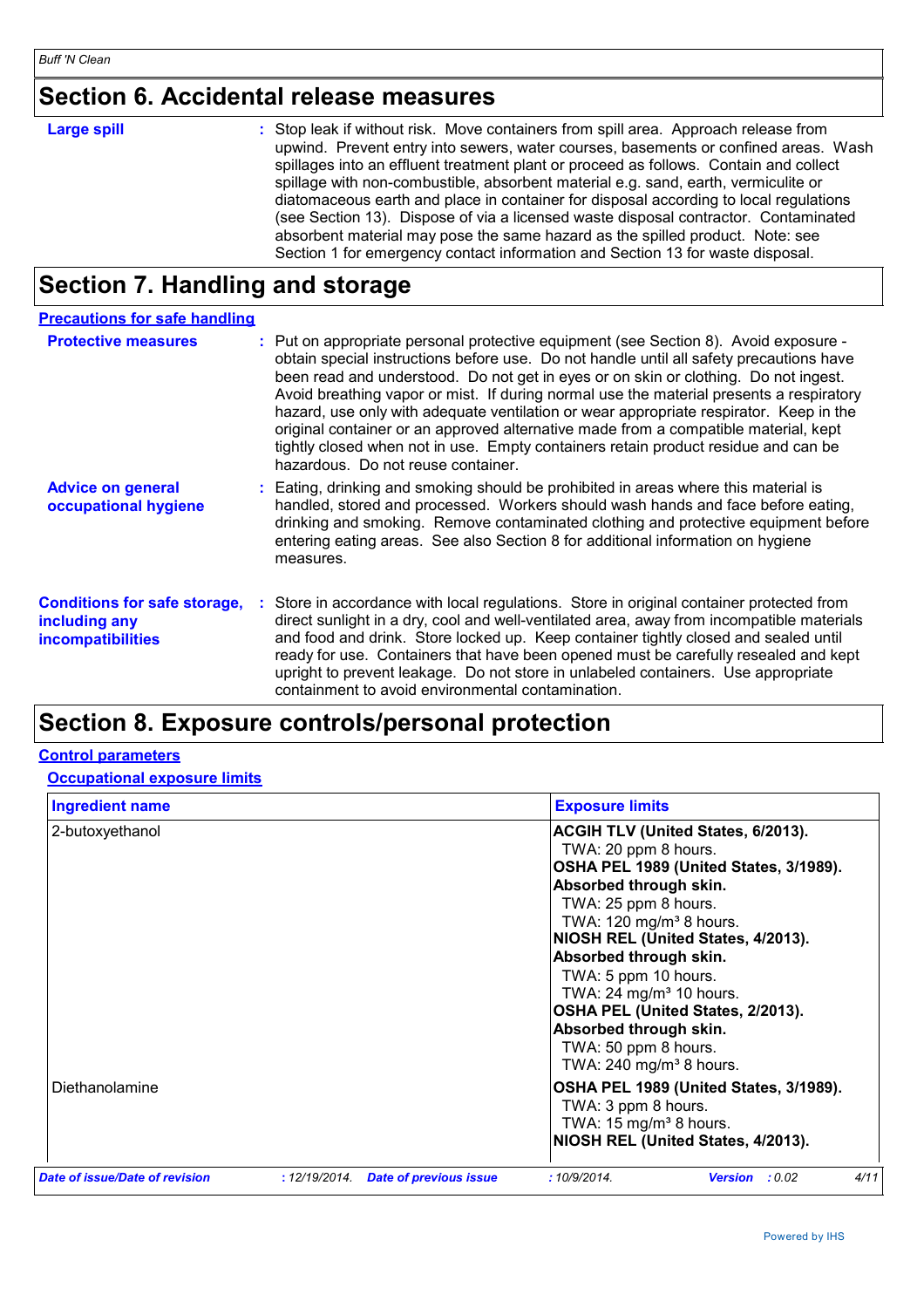# **Section 8. Exposure controls/personal protection**

|                                            | TWA: 3 ppm 10 hours.<br>TWA: 15 mg/m <sup>3</sup> 10 hours.<br>ACGIH TLV (United States, 6/2013).<br>Absorbed through skin.<br>TWA: 1 mg/m <sup>3</sup> 8 hours. Form: Inhalable<br>fraction and vapor                                                                                                                                                                                                                                                                                                                                                                                                                 |  |
|--------------------------------------------|------------------------------------------------------------------------------------------------------------------------------------------------------------------------------------------------------------------------------------------------------------------------------------------------------------------------------------------------------------------------------------------------------------------------------------------------------------------------------------------------------------------------------------------------------------------------------------------------------------------------|--|
| <b>Appropriate engineering</b><br>controls | : If user operations generate dust, fumes, gas, vapor or mist, use process enclosures,<br>local exhaust ventilation or other engineering controls to keep worker exposure to<br>airborne contaminants below any recommended or statutory limits.                                                                                                                                                                                                                                                                                                                                                                       |  |
| <b>Environmental exposure</b><br>controls  | Emissions from ventilation or work process equipment should be checked to ensure<br>they comply with the requirements of environmental protection legislation. In some<br>cases, fume scrubbers, filters or engineering modifications to the process equipment<br>will be necessary to reduce emissions to acceptable levels.                                                                                                                                                                                                                                                                                          |  |
| <b>Individual protection measures</b>      |                                                                                                                                                                                                                                                                                                                                                                                                                                                                                                                                                                                                                        |  |
| <b>Hygiene measures</b>                    | : Wash hands, forearms and face thoroughly after handling chemical products, before<br>eating, smoking and using the lavatory and at the end of the working period.<br>Appropriate techniques should be used to remove potentially contaminated clothing.<br>Wash contaminated clothing before reusing. Ensure that eyewash stations and safety<br>showers are close to the workstation location.                                                                                                                                                                                                                      |  |
| <b>Eye/face protection</b>                 | Safety eyewear complying with an approved standard should be used when a risk<br>assessment indicates this is necessary to avoid exposure to liquid splashes, mists,<br>gases or dusts. If contact is possible, the following protection should be worn, unless<br>the assessment indicates a higher degree of protection: safety glasses with side-<br>shields.                                                                                                                                                                                                                                                       |  |
| <b>Skin protection</b>                     |                                                                                                                                                                                                                                                                                                                                                                                                                                                                                                                                                                                                                        |  |
| <b>Hand protection</b>                     | : Chemical-resistant, impervious gloves complying with an approved standard should be<br>worn at all times when handling chemical products if a risk assessment indicates this is<br>necessary. Considering the parameters specified by the glove manufacturer, check<br>during use that the gloves are still retaining their protective properties. It should be<br>noted that the time to breakthrough for any glove material may be different for different<br>glove manufacturers. In the case of mixtures, consisting of several substances, the<br>protection time of the gloves cannot be accurately estimated. |  |
| <b>Body protection</b>                     | Personal protective equipment for the body should be selected based on the task being<br>÷.<br>performed and the risks involved and should be approved by a specialist before<br>handling this product.                                                                                                                                                                                                                                                                                                                                                                                                                |  |
| <b>Other skin protection</b>               | Appropriate footwear and any additional skin protection measures should be selected<br>based on the task being performed and the risks involved and should be approved by a<br>specialist before handling this product.                                                                                                                                                                                                                                                                                                                                                                                                |  |
| <b>Respiratory protection</b>              | Use a properly fitted, air-purifying or air-fed respirator complying with an approved<br>standard if a risk assessment indicates this is necessary. Respirator selection must be<br>based on known or anticipated exposure levels, the hazards of the product and the safe<br>working limits of the selected respirator.                                                                                                                                                                                                                                                                                               |  |

| <b>Appearance</b>     |                 |
|-----------------------|-----------------|
| <b>Physical state</b> | : Liquid        |
| <b>Color</b>          | : White         |
| Odor                  | $:$ Fresh       |
| <b>Odor threshold</b> | : Not available |
| pH                    | : 8 to 9        |
|                       |                 |

*Date of issue/Date of revision* **:** *12/19/2014. Date of previous issue : 10/9/2014. Version : 0.02 5/11*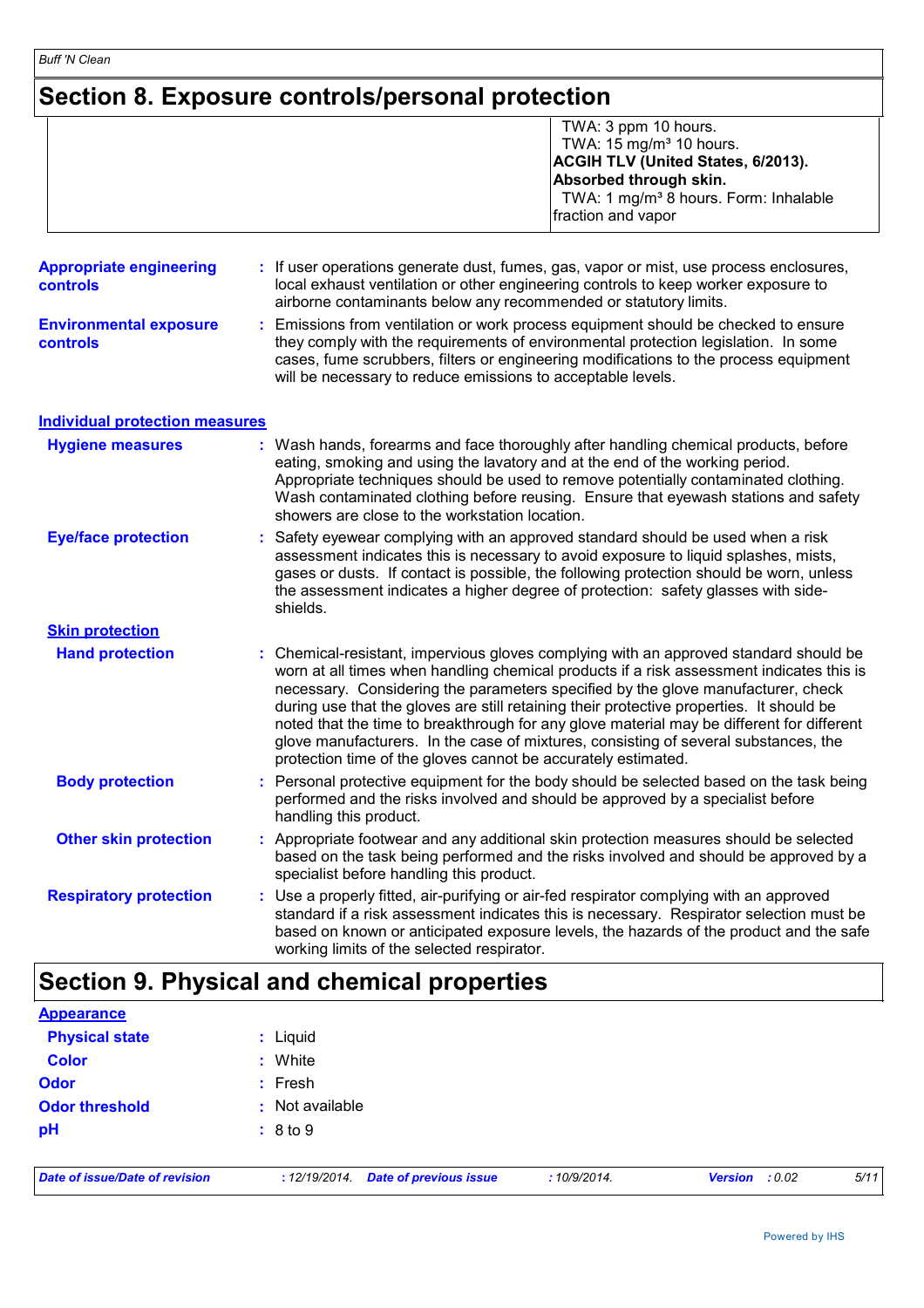# **Section 9. Physical and chemical properties**

| <b>Melting point</b>                                   | : $0^{\circ}$ C (32 $^{\circ}$ F)                   |
|--------------------------------------------------------|-----------------------------------------------------|
| <b>Boiling point</b>                                   | : $100^{\circ}$ C (212 $^{\circ}$ F)                |
| <b>Flash point</b>                                     | Closed cup: $>93.334^{\circ}$ C ( $>200^{\circ}$ F) |
| <b>Evaporation rate</b>                                | : Not available                                     |
| <b>Flammability (solid, gas)</b>                       | $:$ Not available                                   |
| <b>Lower and upper explosive</b><br>(flammable) limits | : Not available                                     |
| <b>Vapor pressure</b>                                  | $:$ <4 kPa (<30 mm Hg) [room temperature]           |
| <b>Vapor density</b>                                   | : $<$ 1 [Air = 1]                                   |
| <b>Specific gravity</b>                                | $: 1$ g/cm <sup>3</sup>                             |
| <b>Solubility</b>                                      | : Not available                                     |
| <b>Partition coefficient: n-</b><br>octanol/water      | $:$ Not available                                   |
| <b>Auto-ignition temperature</b>                       | : Not available                                     |
| <b>Viscosity</b>                                       | Not available                                       |
| <b>VOC content</b>                                     | $:3\%$                                              |
|                                                        | $\frac{1}{2}$                                       |

VOCs are calculated following the requirements under 40 CFR, Part 59, Subpart C for Consumer Products and Subpart D for Architectural Coatings.

| <b>Section 10. Stability and reactivity</b> |  |  |
|---------------------------------------------|--|--|
|---------------------------------------------|--|--|

| <b>Reactivity</b>                                   | : No specific test data related to reactivity available for this product or its ingredients.              |
|-----------------------------------------------------|-----------------------------------------------------------------------------------------------------------|
| <b>Chemical stability</b>                           | : The product is stable.                                                                                  |
| <b>Possibility of hazardous</b><br><b>reactions</b> | : Under normal conditions of storage and use, hazardous reactions will not occur.                         |
| <b>Conditions to avoid</b>                          | : No specific data.                                                                                       |
| <b>Incompatible materials</b>                       | : No specific data.                                                                                       |
| <b>Hazardous decomposition</b><br><b>products</b>   | : Under normal conditions of storage and use, hazardous decomposition products should<br>not be produced. |

# **Section 11. Toxicological information**

# **Information on toxicological effects**

| <b>Product/ingredient name</b> | <b>Result</b>               | <b>Species</b> | <b>Dose</b> | <b>Exposure</b> |
|--------------------------------|-----------------------------|----------------|-------------|-----------------|
| 2-butoxyethanol                | <b>LC50 Inhalation Gas.</b> | Rat            | $450$ ppm   | 4 hours         |
|                                | LD50 Dermal                 | Rabbit         | $220$ mg/kg |                 |
|                                | LD50 Oral                   | Rat            | $250$ mg/kg |                 |
| l Diethanolamine               | LD50 Dermal                 | Rabbit         | 12200 mg/kg |                 |
|                                | LD50 Oral                   | Rat            | 710 mg/kg   |                 |
| Coconut oil diethanolamide     | LD50 Dermal                 | Rabbit         | 12200 mg/kg |                 |
|                                | LD50 Oral                   | Rat            | 1600 mg/kg  |                 |

**Irritation/Corrosion**

| Date of issue/Date of revision<br>.12/19/2014 | <b>Date of previous issue</b><br>10/9/2014<br>: 0.02<br><b>Version</b> | 6/11 |
|-----------------------------------------------|------------------------------------------------------------------------|------|
|-----------------------------------------------|------------------------------------------------------------------------|------|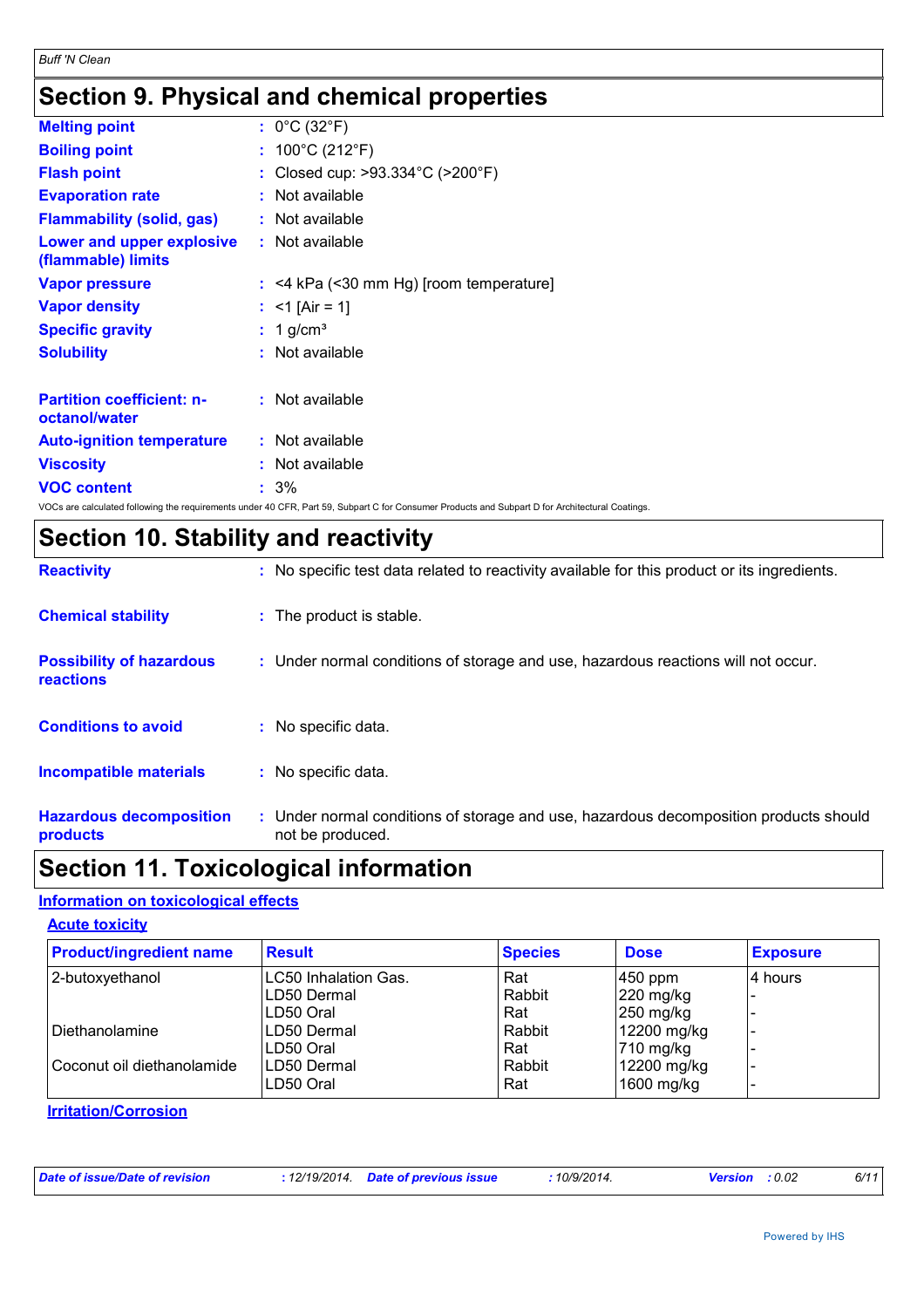# **Section 11. Toxicological information**

| <b>Product/ingredient name</b> | <b>Result</b>            | <b>Species</b> | <b>Score</b> | <b>Exposure</b>             | <b>Observation</b>       |
|--------------------------------|--------------------------|----------------|--------------|-----------------------------|--------------------------|
| 2-butoxyethanol                | Eyes - Moderate irritant | Rabbit         |              | 24 hours 100                | $\blacksquare$           |
|                                |                          |                |              | milligrams                  |                          |
|                                | Eyes - Severe irritant   | Rabbit         |              | 100                         | $\blacksquare$           |
|                                |                          |                |              | milligrams                  |                          |
|                                | Skin - Mild irritant     | Rabbit         |              | 500                         |                          |
|                                |                          |                |              | milligrams                  |                          |
| Diethanolamine                 | Eyes - Severe irritant   | Rabbit         |              | 24 hours 750                |                          |
|                                |                          |                |              | Micrograms                  |                          |
|                                | Eyes - Severe irritant   | Rabbit         |              | 5500                        |                          |
|                                |                          |                |              | milligrams                  |                          |
|                                | Skin - Mild irritant     | Rabbit         |              | 24 hours 500                |                          |
|                                | Skin - Mild irritant     | Rabbit         |              | milligrams<br>50 milligrams |                          |
| Coconut oil diethanolamide     | Eyes - Severe irritant   | Rabbit         |              | 100                         | $\overline{\phantom{0}}$ |
|                                |                          |                |              | microliters                 |                          |
|                                | Skin - Moderate irritant | Rabbit         |              | 300                         |                          |
|                                |                          |                |              | microliters                 |                          |

## **Sensitization**

Not available.

## **Mutagenicity**

Not available.

## **Carcinogenicity**

Not available.

## **Classification**

| <b>Product/ingredient name</b>    | <b>OSHA</b> | <b>IARC</b> | <b>NTP</b> |
|-----------------------------------|-------------|-------------|------------|
| 2-butoxyethanol<br>Diethanolamine |             | 2B          |            |
| Coconut oil diethanolamide        |             | 2B          |            |

# **Reproductive toxicity**

Not available.

### **Teratogenicity**

Not available.

## **Specific target organ toxicity (single exposure)**

Not available.

# **Specific target organ toxicity (repeated exposure)**

Not available.

# **Aspiration hazard**

Not available.

#### **Information on the likely routes of exposure :** Not available

# **Potential acute health effects**

| <b>Eye contact</b>  | : No known significant effects or critical hazards. |
|---------------------|-----------------------------------------------------|
| <b>Inhalation</b>   | : No known significant effects or critical hazards. |
| <b>Skin contact</b> | : No known significant effects or critical hazards. |

*Date of issue/Date of revision* **:** *12/19/2014. Date of previous issue : 10/9/2014. Version : 0.02 7/11*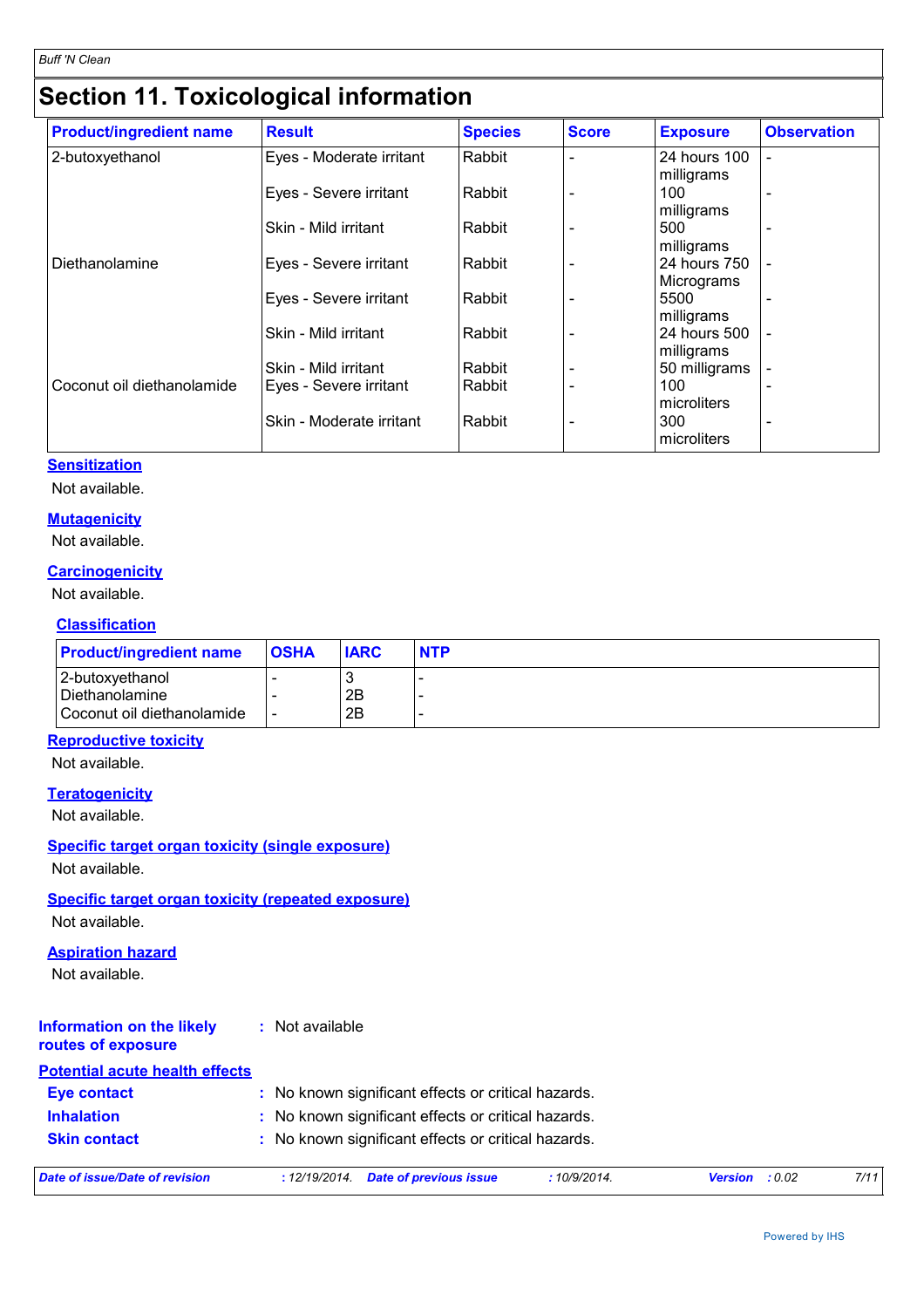# **Section 11. Toxicological information**

**Ingestion :** No known significant effects or critical hazards.

|  | <u>Symptoms related to the physical, chemical and toxicological characteristics</u> |  |
|--|-------------------------------------------------------------------------------------|--|
|  |                                                                                     |  |

| : No specific data. |
|---------------------|
| : No specific data. |
| : No specific data. |
| : No specific data. |
|                     |

## **Delayed and immediate effects and also chronic effects from short and long term exposure**

| <b>Short term exposure</b>                       |                 |
|--------------------------------------------------|-----------------|
| <b>Potential immediate</b><br>effects            | : Not available |
| <b>Potential delayed effects</b>                 | : Not available |
| Long term exposure                               |                 |
| <b>Potential immediate</b><br>effects            | : Not available |
| <b>Potential delayed effects : Not available</b> |                 |
| <b>Potential chronic health effects</b>          |                 |
| Not available.                                   |                 |

| <b>General</b>               | : No known significant effects or critical hazards.                                         |
|------------------------------|---------------------------------------------------------------------------------------------|
| <b>Carcinogenicity</b>       | : Suspected of causing cancer. Risk of cancer depends on duration and level of<br>exposure. |
| <b>Mutagenicity</b>          | : No known significant effects or critical hazards.                                         |
| <b>Teratogenicity</b>        | : No known significant effects or critical hazards.                                         |
| <b>Developmental effects</b> | : No known significant effects or critical hazards.                                         |
| <b>Fertility effects</b>     | : No known significant effects or critical hazards.                                         |

# **Numerical measures of toxicity**

| <b>Acute toxicity estimates</b>  |             |  |  |  |
|----------------------------------|-------------|--|--|--|
| <b>Route</b><br><b>ATE value</b> |             |  |  |  |
| Oral<br>11363.6 mg/kg            |             |  |  |  |
| Dermal                           | 10000 mg/kg |  |  |  |
| Inhalation (gases)               | 20454.5 ppm |  |  |  |

# **Section 12. Ecological information**

| <b>Toxicity</b>                       |                                                |                                                |                 |
|---------------------------------------|------------------------------------------------|------------------------------------------------|-----------------|
| <b>Product/ingredient name</b>        | <b>Result</b>                                  | <b>Species</b>                                 | <b>Exposure</b> |
| 2-butoxyethanol                       | Acute EC50 1000 mg/l Fresh water               | Daphnia - Daphnia magna                        | 48 hours        |
|                                       | Acute LC50 800000 µg/l Marine water            | Crustaceans - Crangon crangon                  | 48 hours        |
|                                       | Acute LC50 1250000 µg/l Marine water           | Fish - Menidia beryllina                       | 96 hours        |
| Diethanolamine                        | Acute EC50 12 mg/l Fresh water                 | Algae - Pseudokirchneriella<br>subcapitata     | 96 hours        |
|                                       | Acute LC50 28800 µg/l Fresh water              | Crustaceans - Ceriodaphnia<br>Idubia - Neonate | 48 hours        |
|                                       | Acute LC50 2150 µg/l Fresh water               | Daphnia - Daphnia pulex                        | 48 hours        |
|                                       | Acute LC50 100 mg/l Fresh water                | Fish - Pimephales promelas -                   | 96 hours        |
| <b>Date of issue/Date of revision</b> | : 12/19/2014.<br><b>Date of previous issue</b> | :10/9/2014.<br><b>Version</b>                  | 8/11<br>: 0.02  |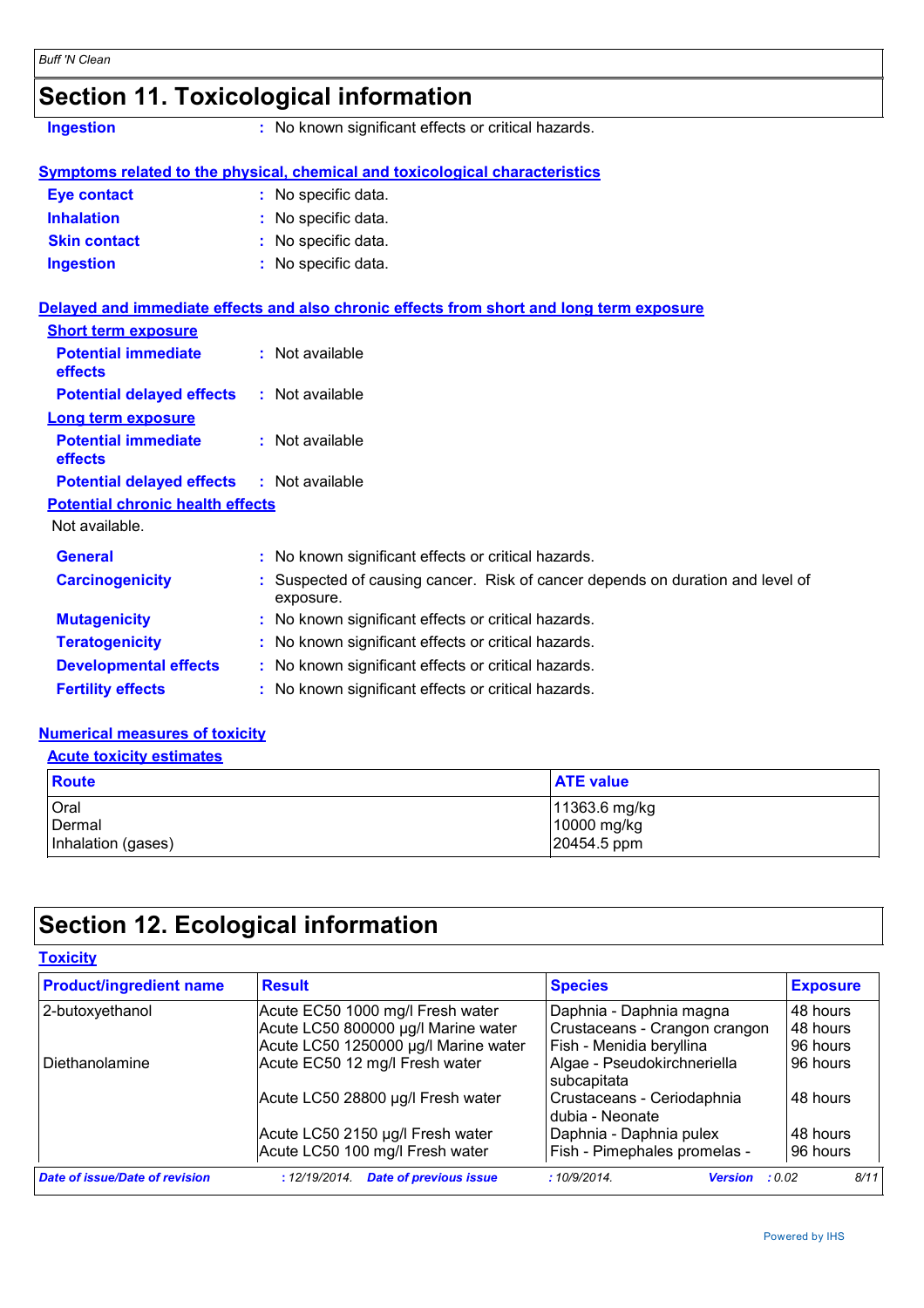# **Section 12. Ecological information**

| $\sim$ | $\cdots$<br><b>Hatchling</b><br>Juvenil<br>nlını<br>ിലെ<br>nie<br>ີ<br>$\cdot$<br><br>.۱۸۱ می<br>ոսու<br>. |  |
|--------|------------------------------------------------------------------------------------------------------------|--|
|        |                                                                                                            |  |

# **Persistence and degradability**

Not available.

### **Bioaccumulative potential**

| <b>Product/ingredient name</b> | $LoaPow$ | <b>BCF</b> | <b>Potential</b> |
|--------------------------------|----------|------------|------------------|
| 2-butoxyethanol                | 0.81     |            | low              |
| Diethanolamine                 | l.43     |            | low              |

## **Mobility in soil**

| <b>Soil/water partition</b> | : Not available |
|-----------------------------|-----------------|
| <b>coefficient (Koc)</b>    |                 |

**Other adverse effects** : No known significant effects or critical hazards.

# **Section 13. Disposal considerations**

| <b>Disposal methods</b> | : The generation of waste should be avoided or minimized wherever possible. Disposal<br>of this product, solutions and any by-products should at all times comply with the<br>requirements of environmental protection and waste disposal legislation and any<br>regional local authority requirements. Dispose of surplus and non-recyclable products<br>via a licensed waste disposal contractor. Waste should not be disposed of untreated to<br>the sewer unless fully compliant with the requirements of all authorities with jurisdiction.<br>Waste packaging should be recycled. Incineration or landfill should only be considered<br>when recycling is not feasible. This material and its container must be disposed of in a<br>safe way. Care should be taken when handling emptied containers that have not been<br>cleaned or rinsed out. Empty containers or liners may retain some product residues.<br>Avoid dispersal of spilled material and runoff and contact with soil, waterways, drains |
|-------------------------|----------------------------------------------------------------------------------------------------------------------------------------------------------------------------------------------------------------------------------------------------------------------------------------------------------------------------------------------------------------------------------------------------------------------------------------------------------------------------------------------------------------------------------------------------------------------------------------------------------------------------------------------------------------------------------------------------------------------------------------------------------------------------------------------------------------------------------------------------------------------------------------------------------------------------------------------------------------------------------------------------------------|
|                         | and sewers.                                                                                                                                                                                                                                                                                                                                                                                                                                                                                                                                                                                                                                                                                                                                                                                                                                                                                                                                                                                                    |

# **Section 14. Transport information**

|                                      | <b>DOT Classification</b> | <b>IMDG</b>              | <b>IATA</b>              |
|--------------------------------------|---------------------------|--------------------------|--------------------------|
| <b>UN number</b>                     | Not regulated             | Not regulated            | Not regulated            |
| <b>UN proper shipping</b><br>name    | $\overline{\phantom{a}}$  |                          | ۳                        |
| <b>Transport hazard</b><br>class(es) | $\overline{\phantom{a}}$  |                          | ۰                        |
| <b>Packing group</b>                 | $\overline{\phantom{a}}$  | $\overline{\phantom{0}}$ | $\overline{\phantom{a}}$ |
| <b>Environmental</b><br>hazards      | No.                       | No.                      | No.                      |
| <b>Additional</b><br>information     | $\overline{\phantom{0}}$  |                          | ۰                        |

| Date of issue/Date of revision | : 12/19/2014  Date of previous issue | 10/9/2014.<br><b>Version</b> : 0.02 |  |
|--------------------------------|--------------------------------------|-------------------------------------|--|
|--------------------------------|--------------------------------------|-------------------------------------|--|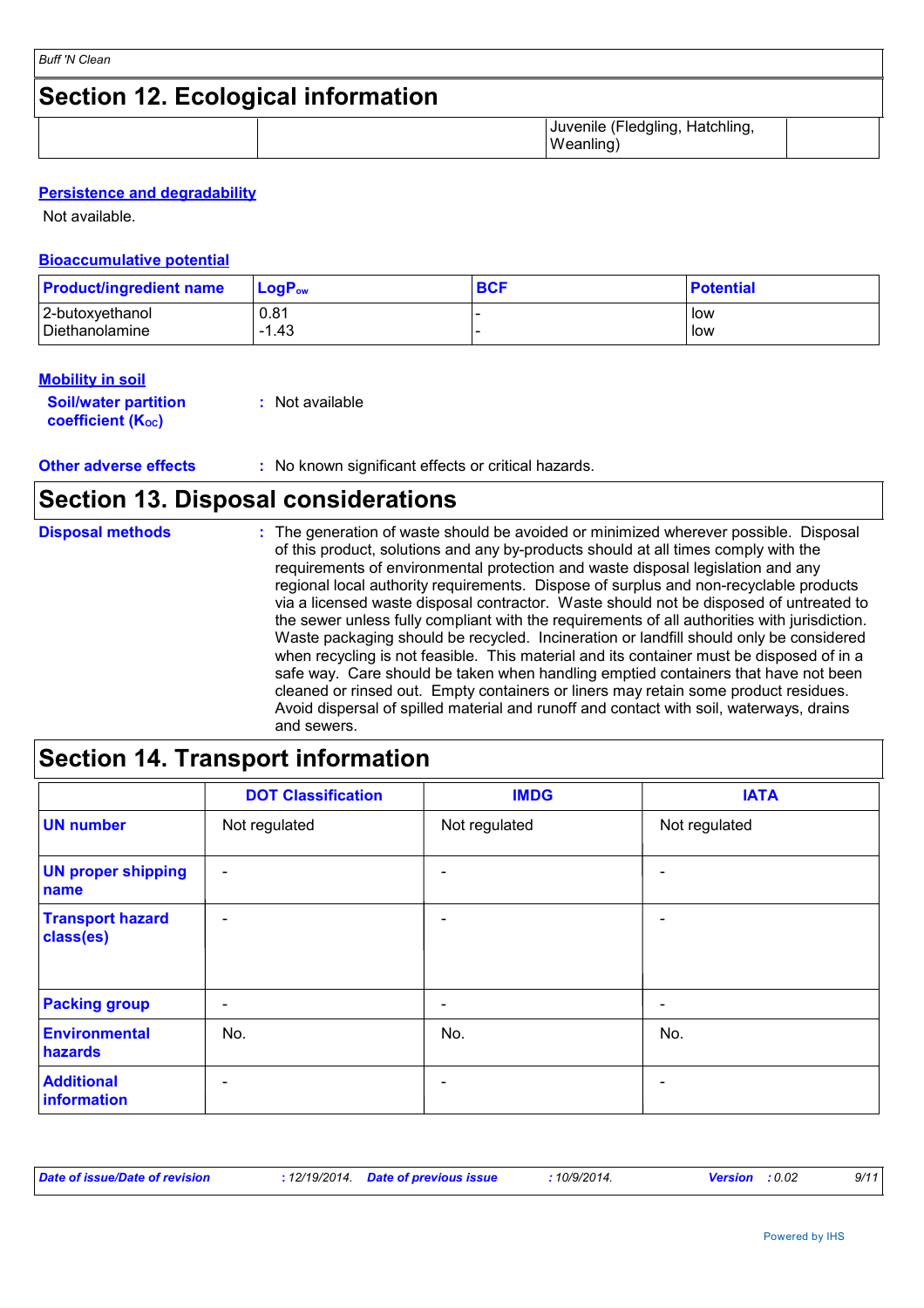# **Section 14. Transport information**

|  | Special precautions for user : Transport within user's premises: always transport in closed containers that are              |
|--|------------------------------------------------------------------------------------------------------------------------------|
|  | upright and secure. Ensure that persons transporting the product know what to do in the<br>event of an accident or spillage. |
|  |                                                                                                                              |

## **Transport in bulk according :** Not available. **to Annex II of MARPOL**

**73/78 and the IBC Code**

# **Section 15. Regulatory information**

**U.S. Federal regulations : United States inventory (TSCA 8b)**: All components are listed or exempted.

#### **Clean Air Act Section 112 :** Not listed

# **(b) Hazardous Air**

# **Pollutants (HAPs)**

# **SARA 311/312**

**Classification :** Delayed (chronic) health hazard

## **Composition/information on ingredients**

| <b>Name</b>                | $\frac{9}{6}$ | <b>Fire</b> | <b>Sudden</b><br><b>hazard</b> release of<br><b>pressure</b> | <b>Reactive</b> | <b>Immediate</b><br>(acute)<br>health<br>hazard | <b>Delayed</b><br>(chronic)<br>health<br>hazard |
|----------------------------|---------------|-------------|--------------------------------------------------------------|-----------------|-------------------------------------------------|-------------------------------------------------|
| 12-butoxvethanol           | - 5           | Yes.        | No.                                                          | IN <sub>o</sub> | Yes.                                            | No.                                             |
| Diethanolamine             | $0 - 1$       | No.         | No.                                                          | No.             | Yes.                                            | Yes.                                            |
| Coconut oil diethanolamide | $0 - 1$       | No.         | No.                                                          | No.             | Yes.                                            | Yes.                                            |

### **SARA 313**

|                                                  | <b>Product name</b> | <b>CAS number</b> | $\%$       |
|--------------------------------------------------|---------------------|-------------------|------------|
| <b>Form R - Reporting</b><br><b>requirements</b> | 2-butoxyethanol     | $111 - 76 - 2$    | ר ה<br>ے.ء |

SARA 313 notifications must not be detached from the SDS and any copying and redistribution of the SDS shall include copying and redistribution of the notice attached to copies of the SDS subsequently redistributed.

### **State regulations**

### **California Prop. 65**

**WARNING:** This product contains a chemical known to the State of California to cause cancer.

**WARNING:** This product contains less than 1% of a chemical known to the State of California to cause birth defects or other reproductive harm.

| <b>Ingredient name</b>     | <b>Cancer</b> | Reproductive | No significant risk<br><b>level</b> | <b>Maximum</b><br>acceptable dosage<br>level |
|----------------------------|---------------|--------------|-------------------------------------|----------------------------------------------|
| l Diethanolamine           | Yes.          | INo.         | No.                                 | INo.                                         |
| Coconut oil diethanolamide | Yes.          | No.          | No.                                 | No.                                          |
| N-methyl-2-pyrrolidone     | No.           | Yes.         | No.                                 | 3200 µg/day<br>(inhalation)                  |

## **International regulations**

**Canada inventory :** All components are listed or exempted.